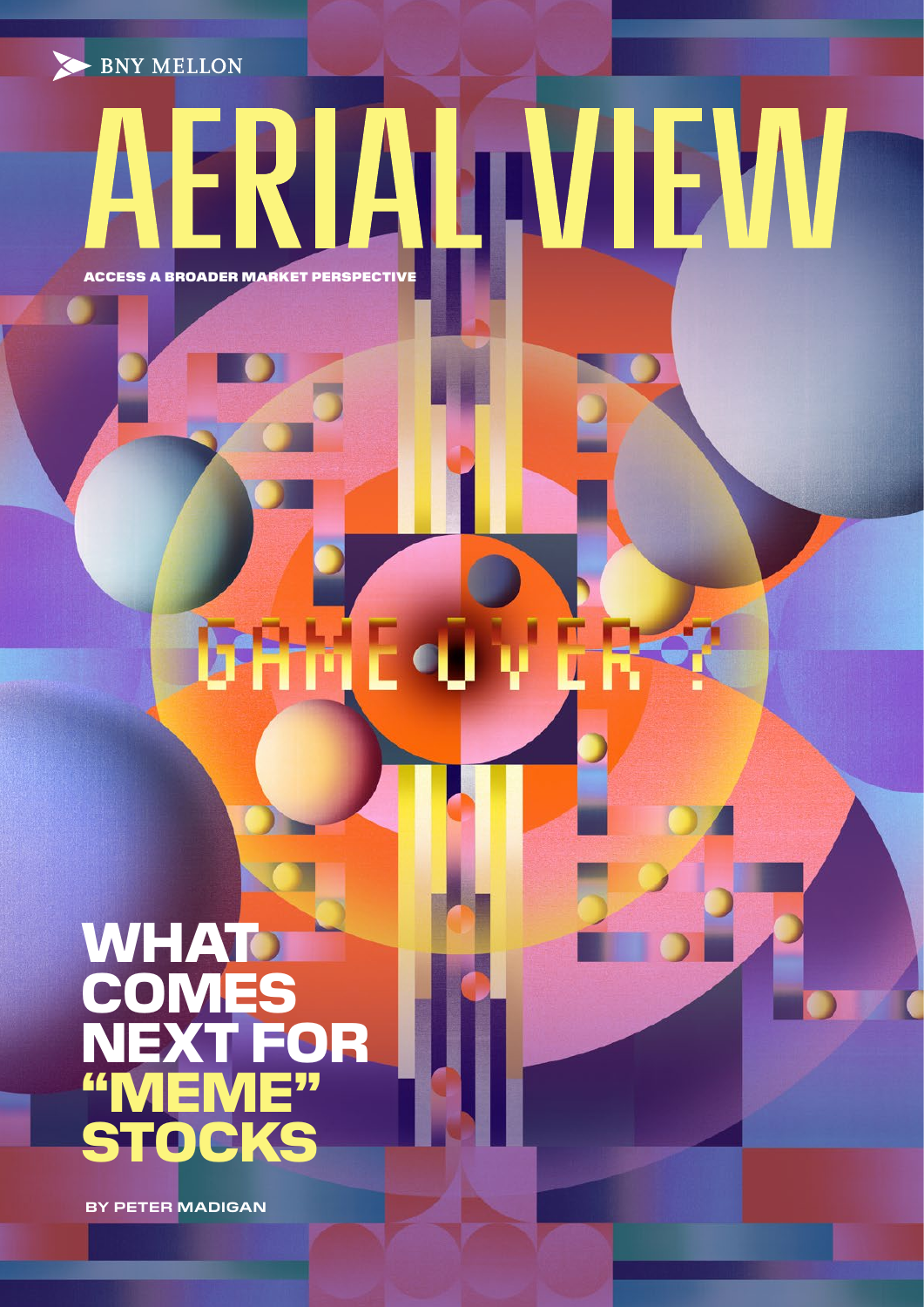# BY THE NUMBERS

# 300%

**Increase in average daily orders through one retail equities brokerage in Q1, 2021 vs. Q1, 2019**

# 24.4 BILLION

**Total number of shares traded across U.S. equities exchanges on January 27, 20211**

# 600,000

**New downloads on the Robinhood Markets trading app on January 29, 20212**

# 3 MILLION

**Number of new account openings on Robinhood in the first four months of 20203**

# 13 MILLION

**Number of users on the Robinhood Markets trading platform by February 20214**

### SOURCES:

- 1. CBOE Global Markets
- 2. JMP Securities
- 3. CNBC Squawk Box, October 27, 2020
- 4. Congressional Testimony before U.S. House of Representatives Subcommittee on Financial Services, February 18, 2021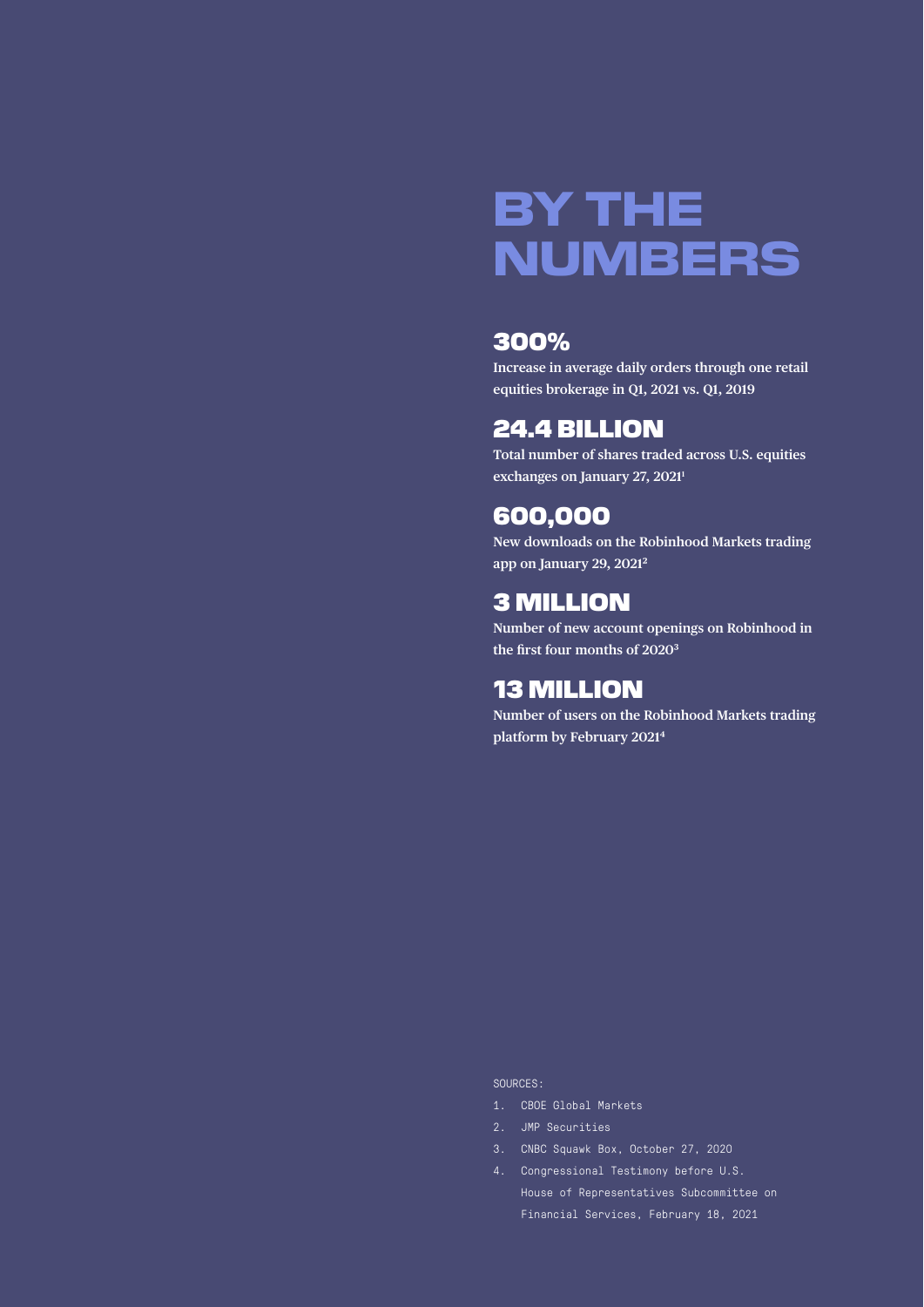# RETAIL INVESTORS HAVE BEEN MOVING MARKETS, THANKS TO PANDEMIC-RELATED DAY TRADING AND COMMISSION-FREE EXECUTION. DESPITE A RECENT PULLBACK, EXPERTS SAY THERE IS NO END IN SIGHT.

# **BY PETER MADIGAN**

Main millions of<br>
individual stock<br>
pickers took on<br>
Wall Street-<br>
leading transaction volumes to surge individual stock pickers took on Wall  $Street -$ 

in January—some didn't see it coming. Now that the new generation of traders is driving so much of today's equity flows, established industry players are asking what their participation means over the long haul.

The galvanization of these "retail" investors has captured the market zeitgeist in recent months, as huge volumes of trades were effectively crowdsourced from social media chat rooms. Their activity has prompted eye-popping moves across dozens of low-priced stocks that were either thinly traded or virtually moribund.

Fueling the behavior are discount brokerages now offering commission-free trading; technology that is making it easier to transact from

anywhere on a mobile phone; and a pandemic that has caused a spike in day-trading. Some have seen huge windfalls; others crushing losses. Several investors in both camps have been reluctant to cash out.

Moreover, the retail participation is much broader than initially reported, according to market participants. The activity has already targeted dozens of stocks across multiple sectors. It involves large numbers of retail investors who have opened zero-commission brokerage accounts. And the activity has been underway far longer than many might suspect.

First-quarter trading volumes would have been the most compelling story for stocks in a generation, had it not been for last spring, when U.S. equities plunged from all-time highs into bear market territory in just 15 trading sessions due to the panic surrounding the COVID-19 pandemic.

Instead, cult-like trading among an expanded set of retail investors is a sign that equity markets are changing rapidly, and that perhaps the shift will be permanent. At the same time, brokers, exchanges and regulators are trying to determine what to make of the phenomenon and how to tamp down on any concerning, speculative activity that might exacerbate the price swings.

# **MULTI-PLAYER MODE**

Much of the heightened activity has been attributed to so-called "meme" stock trading, when retail investors surge into popular low-priced equities, in many cases after seeing fundamental analysis posted online.

The poster child for this trend is, of course, U.S. video game retailer GameStop (GME), which began to be promoted as an undervalued security in mid-2020 on Reddit's WallStreetBets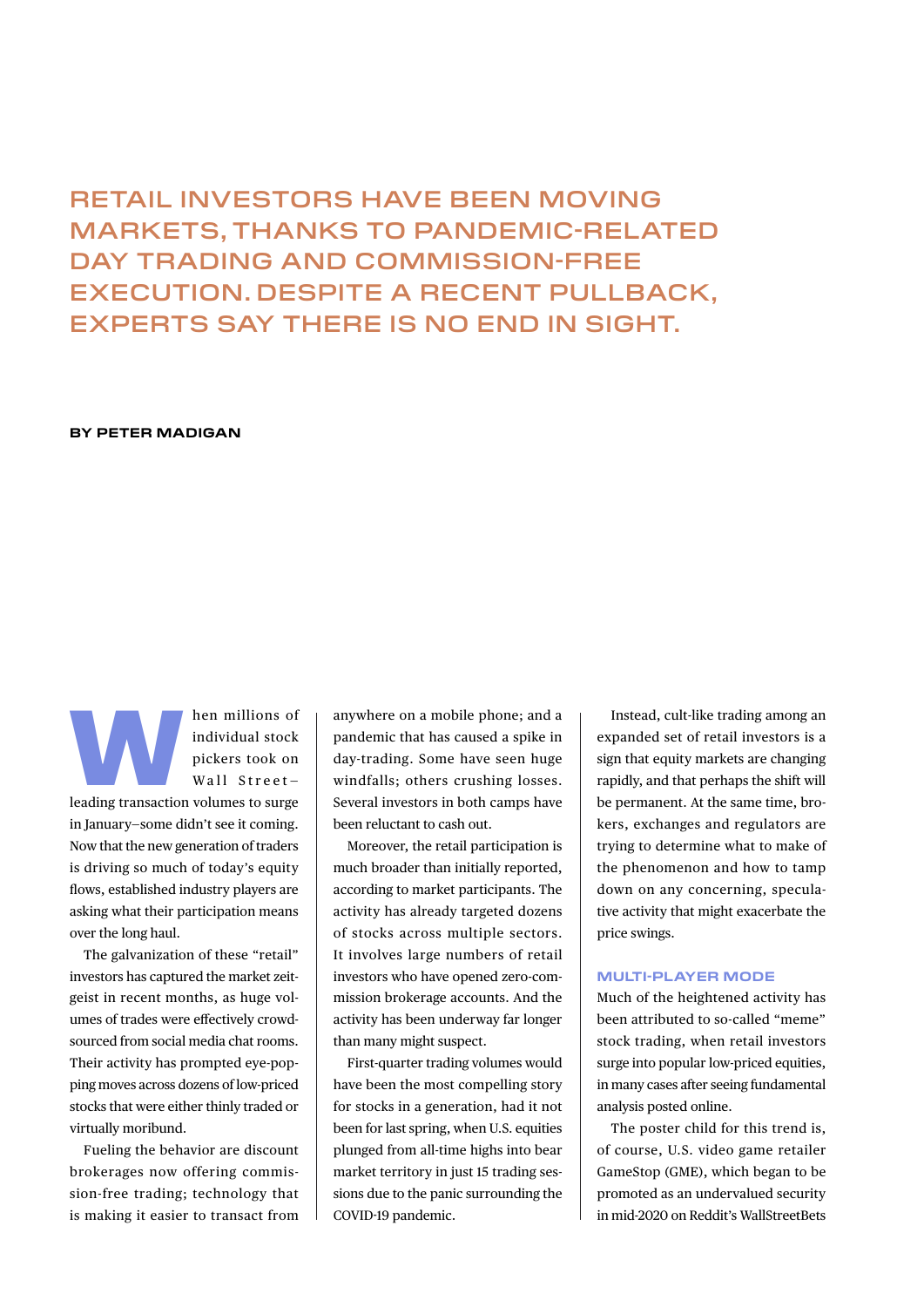# **"Around August 2020, principal dealers began to receive a lot of order flow from retail investors looking to buy stocks trading below \$5, whereas that kind of activity was in the low single digits pre-COVID."**

 **ADAM INZIRILLO, CBOE GLOBAL MARKETS**

discussion board. GameStop's price climbed steadily through late 2020 before exploding to \$347 a share on January 27, an 8,575% increase on the stock's \$4 valuation six months earlier. By late March, it traded around \$181 and remains volatile at the time of writing.

The noteworthy aspect of this is not GameStop, or AMC Entertainment, Nokia, BlackBerry or any other hyped-up name, however. It is what the phenomenon tells investing professionals and regulators about the changing makeup of equity markets, namely that retail investors can move markets.

These investors are a mix of first timers with new accounts, and individual "mom and pop" investors who have been trading more actively during the pandemic while working from home, in many cases armed with stimulus checks. Some 15% of retail investors trading today started only last year, according to a recent

Charles Schwab survey.

Individual trade flow at the start of the year neared record levels. On January 27, there were 24 billion shares traded, versus around 10 billion shares traded daily as of mid-April. Analysis from Bloomberg Intelligence estimates 23% of all U.S. equities off-exchange trading volume in the first quarter of this year came from retail investors, up from 20% in 2020 (see figure 1).

The proportion of retail flow on equities exchanges is thought to be higher still. Last July, Joseph Mecane, Head of Execution Services at broker dealer Citadel Securities, told Bloomberg that retail investors accounted for as much as 25% of U.S. equity trading on busy days, up from 10% in 2019. A spokesman for Citadel, which handles approximately 40% of U.S.-listed retail volume, declined to provide an updated figure, stating that recent trading "was too volatile [and] likely an aberration."

The trend started last year, with the

onset of COVID-19 creating a larger population of day traders, who could buy and sell from their mobile phones, trade algorithmically, or even use large amounts of borrowed money. Retail flow has played a large part in driving the price action in U.S. equities ever since, although participation has been outsized since the middle of 2020. Lately, it has spread even to cryptocurrencies, as evidenced by the interest surrounding Coinbase Global, a cryptocurrency exchange, which conducted a direct listing in April.

"The psychology and sociology of this relates to the pandemic and mom, pop and millennials having access to institutional technology," Ron Hooey, Head of Institutional Equities Sales at BNY Mellon. "It was the perfect storm for all of this retail frenzy to occur, and it's going to impact transparency."

Much of the commentary on meme stocks has portrayed the group of retail investors as a relatively small group of activist millennials, using social media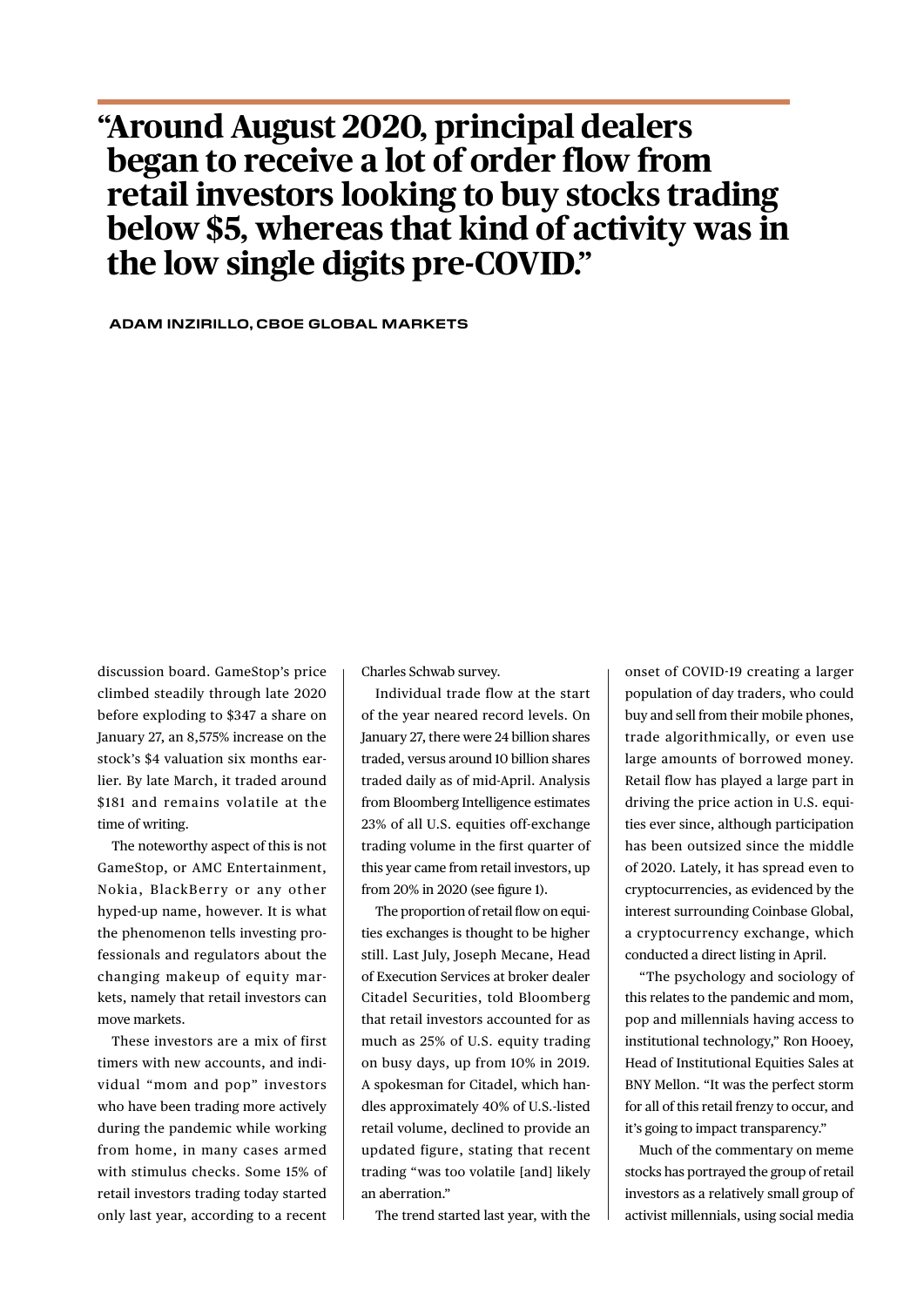# RETAIL SHOPPING

Individual investors' estimated share of U.S. equities trading volume is on the rise



Note: 2020 data are for January through June. SOURCE: BLOOMBERG INTELLIGENCE SOURCE: BLOOMBERG INTELLIGENCE

### FIGURE 1

to successfully squeeze hedge funds out of their short positions. But data from Cboe show that retail trading is much broader.

Participation is not concentrated solely in the 15 or so headline-grabbing names that initially dominated the coverage. It has evolved to cover at least 50 names, based on the number of companies in which online brokerage Robinhood Markets restricted trading on January 29 at the height of the meme stock mania.

Many hedge funds were short GameStop - Melvin Capital Management, most transparently — but once the potential to execute a short squeeze in the position became widely known, institutional money flooded into GME too.

The surge in meme stock investing has not been reflected in trading volumes for traditional retail passive investing vehicles such as exchangetraded funds (ETFs) and mutual funds. In the fourth quarter of 2019, ETFs accounted for about 12% of total U.S. equities volumes, but by the fourth quarter of 2020, they had fallen to about 6%, according to Cboe.

As the second quarter gets underway, retail investors appear to be taking a breather (see figure 2), perhaps because there are now more distractions with restaurants opening back up and COVID-19 vaccines being rolled out. Average daily volumes of shares transacted as of mid-April have fallen 38% from their 15.6 billion January average, according to Cboe. Despite this pullback, experts say the new set of traders are more educated on investing and will remain a force in markets.

### **LOW BARRIERS TO ENTRY**

A number of obscure names that have drawn the attention of retail investors in the sub-\$5 range have seen their valuations explode this year as a result of retail interest. Relatedly, they have sparked interest in stocks priced below \$1 – the so-called "penny" stocks.

"Around August 2020, principal dealers began to receive a lot of order flow from retail investors looking to buy stocks trading below \$5, whereas that kind of activity was in the low single digits pre-COVID," says Adam Inzirillo, Head of North American Equities at Cboe.

The breadth and extent of the interest goes beyond U.S. equities, too, taking in stocks such as U.K.-based Critical Metals and Canada-based Sundial Growers. Cboe observes that overseas retail flows have entered the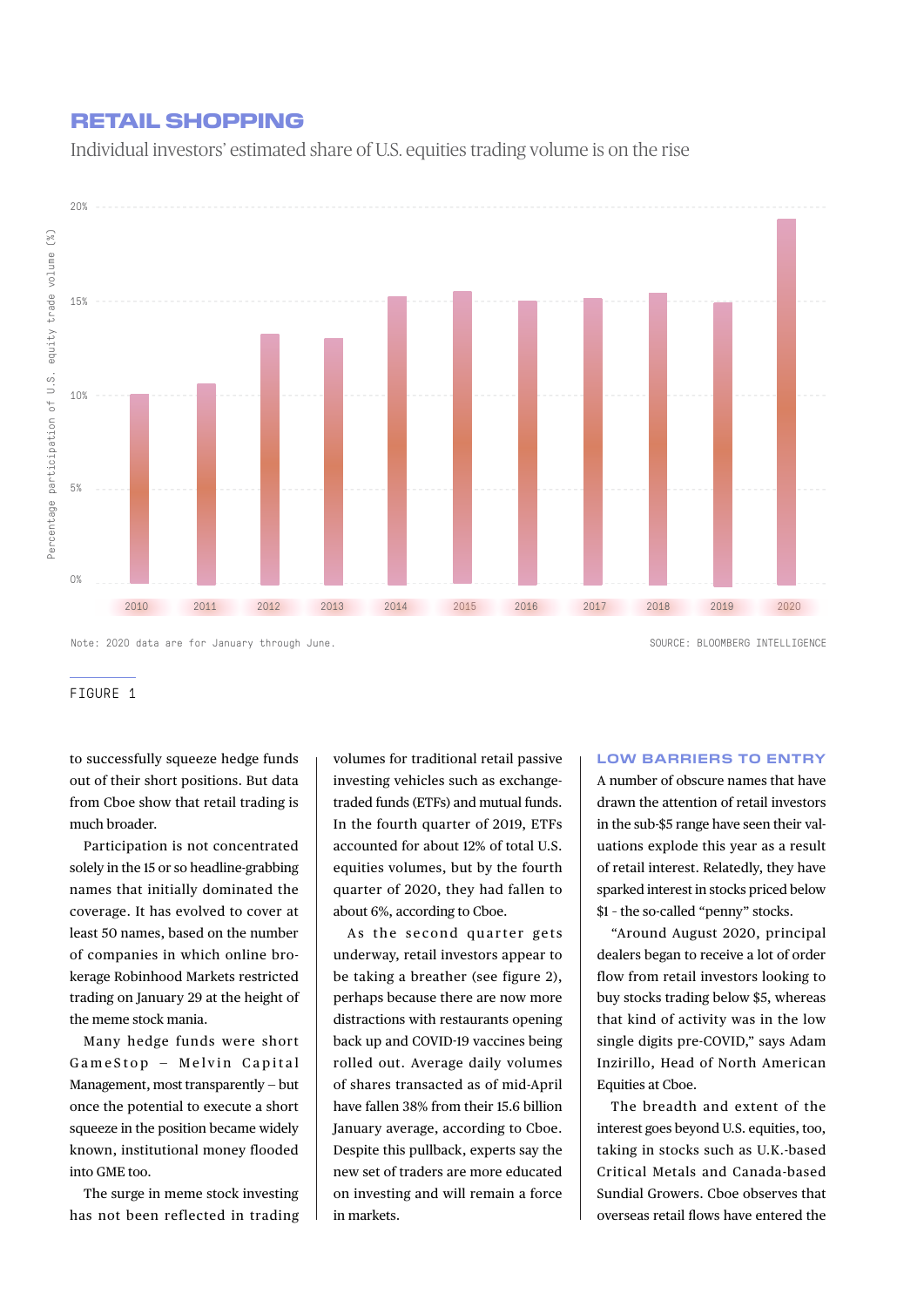# **"If you added a charge of 0.1% on to the cost of a transaction, that would be enough to discourage the zero-commission day-trading retail speculators."**

 **TERESA GHILARDUCCI, NEW SCHOOL**

U.S. market though international retail brokerages such as Interactive Brokers and Webull Financial

Analysts attest that the recent proliferation of zero-commission trading was the primary catalyst for the eruption in retail stock picking (see figure 3), along with a fear by day-traders of missing out on a quick win. While Robinhood introduced commission-free trading in 2015, Charles Schwab became the first of the large established retail brokerages to eliminate its commission fee in October 2019. Within weeks, TD Ameritrade, E\*Trade and Fidelity Investments had done the same, and a few months later, Vanguard followed suit.

Previously, brokerages had typically offered only commission-free trading in their own families of passive investing products such as ETFs and mutual funds. But as 2020 dawned, retail investors stood on the precipice of a new decade in which, for the first time, even the most cursory hurdle to speculating in single stocks had been removed.

Marry that with the electronification of markets, proliferating chatter on social media sites and a global pandemic, and the result was crowdsourced trading ideas that could build quickly in different corners of the internet simultaneously.

Robinhood added 3 million new users in the first four months of 2020 alone, according to Co-Founder and Chief Executive Vladimir Tenev. By February 2021, the platform boasted 13 million users with as many as 600,000 new downloads of the Robinhood app on January 29, the height of the GameStop trading frenzy.

The impact that these millions of new retail participants were having in the U.S. equity market soon became apparent. In the first two pre-pandemic months of 2020, the total number of shares transacted across U.S. equities exchanges held steady at between 7.8 billion and 8.3 billion, according to Cboe. Then, in March 2020, both the

number of shares transacted and the trade volume surged. But even as valuations began to sharply recover, activity was consistently north of 10 billion shares traded daily.

A significant part of this heightened activity was coming from retail investors and still is. "Our average daily orders were up 302% compared to 2019, and the majority of that increase was coming from retail accounts," says one director on a retail equities brokerage desk in New York.

Options were another reflection of their participation. Single-contract options trades in December constituted 8% of all options in the U.S., with much of those trades driven by retail, according to Cboe.

## **ALL POWERED UP**

As 2021 began and the meme stock trading mania kicked into high gear, the number of shares traded hovered close to the 15 billion mark on U.S. equities exchanges, while the total trade count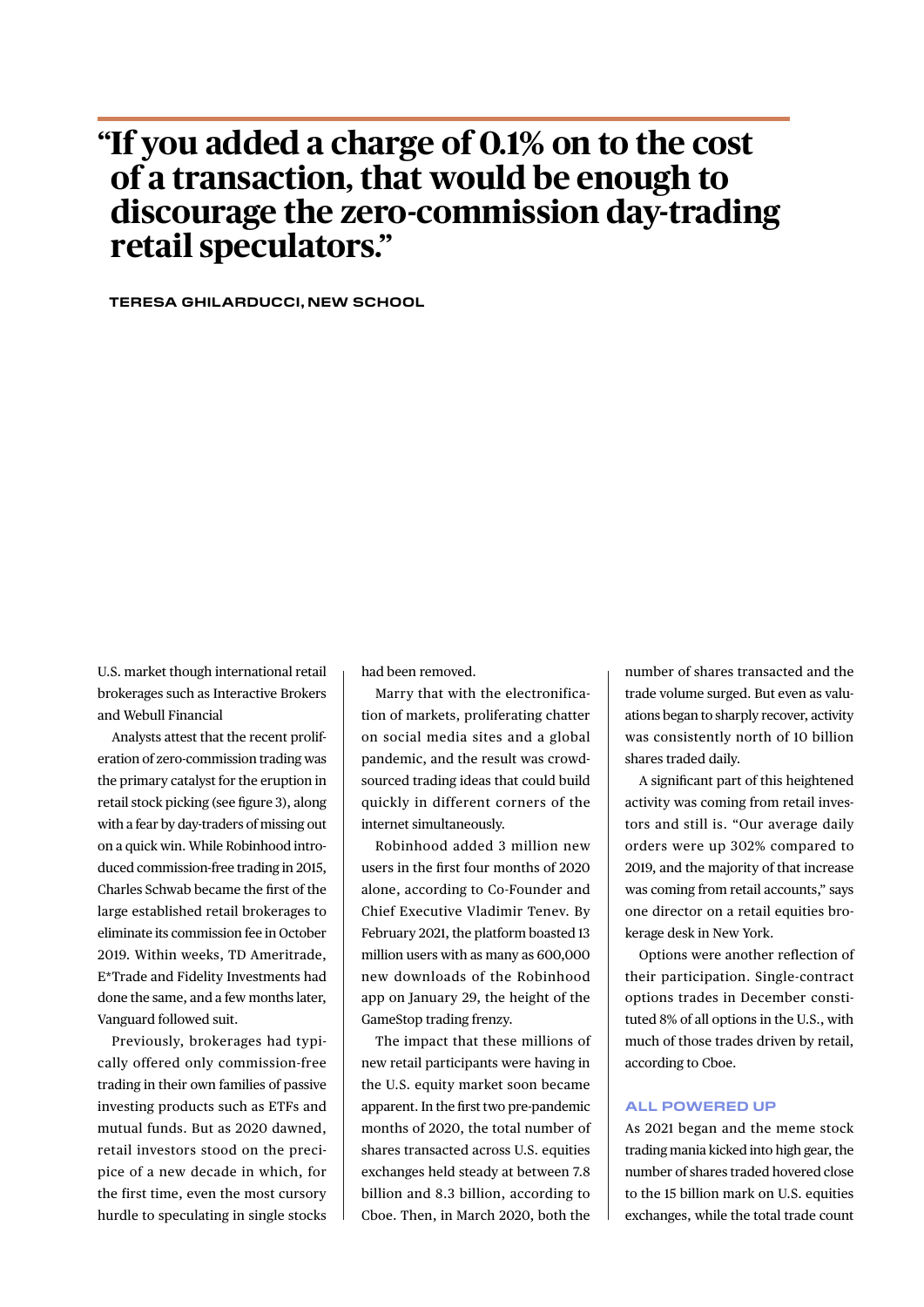# OFF PEAK

Equity trade volumes in April have fallen from their January peak



\*April data are through 4/14/21 SOURCE: CBOE GLOBAL MARKETS AND PIPER SANDLER & CO.

## FIGURE 2

bounced around 80 million. This was up from 8.4 billion and 43 million respectively, a year earlier. The lion's share of these were driven by retail investors.

Not only was the flow notable because of its origins, but the composition of the order flow was markedly different from the names that had traditionally been the most active, such as Tesla or Facebook, Amazon, Apple, Netflix and Google (FAANG stocks).

"The orders for the FAANG-type names that have typified retail order flow in recent years were supplanted for days, running. On many days, GME was the number-one name that we were executing," recalls the retail equities director.

January 27 — the day of GME's alltime high — was by far the busiest day for activity on U.S. equity markets,

with 24.5 billion shares traded during that session across 126 million trades, according to Cboe (see figure 4).

As extraordinary as those numbers are, the continuation of elevated trading activity through February and into March was even more meaningful. Ten of the busiest days for electronic order flow into the retail equities desk occurred in January and February of this year, for example.

"Despite all the focus on the market action at the end of January, the story that the market data is telling us is clear: this retail investing surge is far from over," says Cboe's Inzirillo.

The meme stock phenomenon has already attracted the attention of leg-islators and regulatory authorities, who have expressed some interest in structural reform. In February, the House Financial Services Committee

held hearings at which policymakers raised concerns about the "gamification" of investing and the potential risks to novice retail investors.

Many questions were focused on the "payment for order flow" business model used by retail brokerages, arrangements in which brokerages receive compensation for directing client order flow to a particular market maker. The theory is that there could be a conflict of interest there: If the broker is being paid for order flow, it might be more concerned with nurturing those relationships than maintaining high execution quality for retail customers.

At a hearing of the Senate Banking Committee on March 9, senators questioned whether commission-free trading is actively encouraging amateur investors to speculate on meme stocks,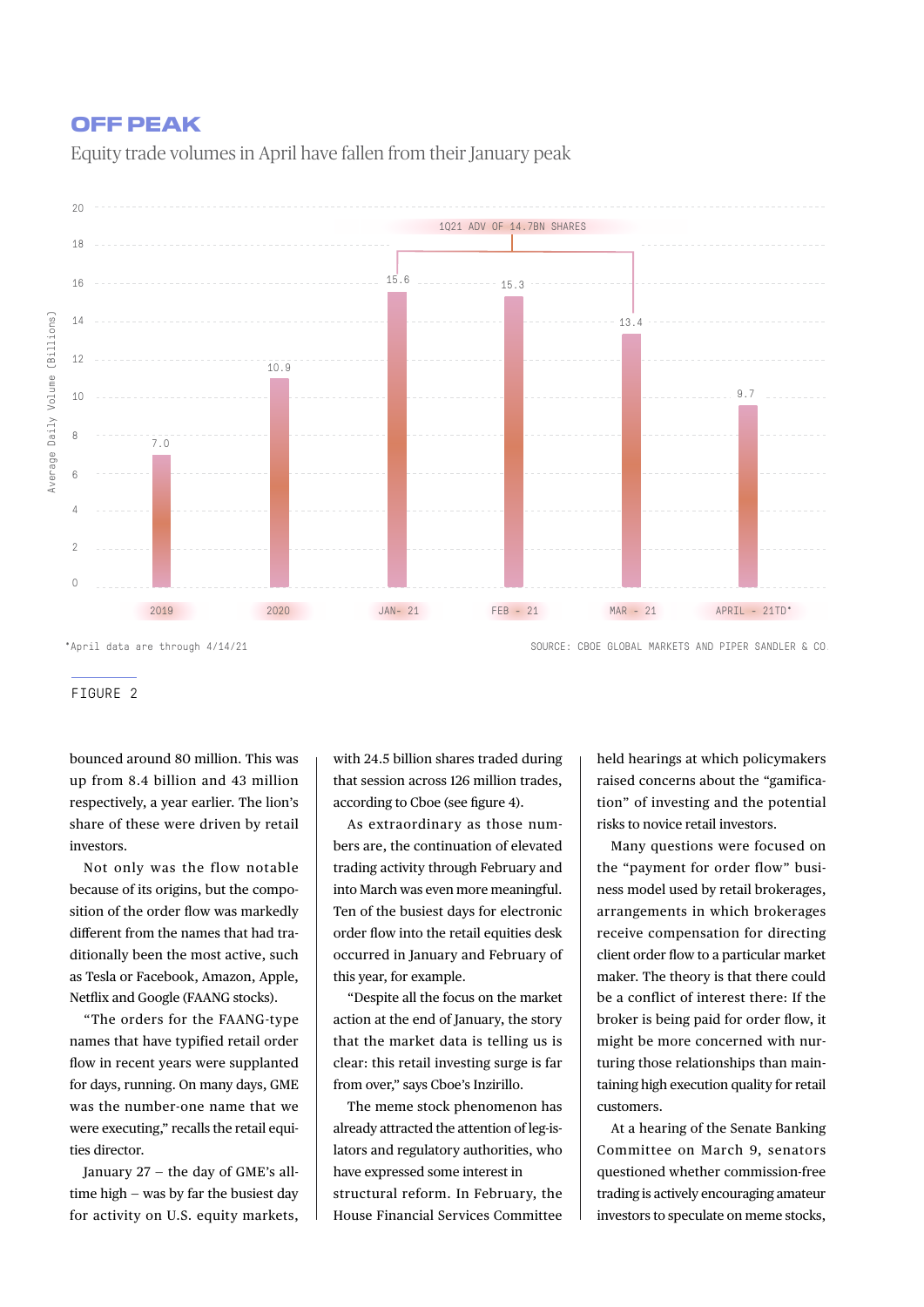# NEW ORDER

Daily average trades by major retail brokerages\*



Notes: E\*Trade definition of DARTs adjusted in November 2019 to reflect all customer-directed trades. Schwab monthly value estimated from weekly client trading activity report (13<br>weeks). Schwab value includes revenue, ass

# FIGURE 3

and whether regulation is required to protect them from themselves.

Testimony from witnesses was conflicting, with some advocating for restrictions to be imposed in this area, and one senator questioning whether the design features of retail trading apps should be regulated to combat the gamification appeal to young investors. "If you added a charge of 0.1% onto the cost of a transaction, that would be enough to discourage the zerocommission day-trading retail speculators, without negatively impacting longterm institutional investors like pension funds," says Teresa Ghilarducci, Professor of Economics and Policy Analysis at the New School in New York, who testified before the Senate Banking Committee.

Other witnesses disagree with that assessment. Andrew Vollmer, Senior Affiliated Scholar with the Mercatus Center at George Mason University, argues that zero-commission trading is the result of a multi-year competition between brokerages to drive down execution costs for the customer. He suggests that if the payment for order flow model was prohibited, brokerages would compete to eliminate fees in other areas.

"Misleading market information, misconduct — yes, regulate against those behaviors. But you cannot regulate away the risk of losing money in financial markets," says Vollmer.

# **ADMINISTRATIVE PRIVILEGES**

For now, payment for order flow has attracted the most serious political and regulatory scrutiny, because it potentially puts retail brokerages at odds with their customers if their revenue comes from wholesalers, not retail. At issue will be the question of whether or not it can be demonstrated that investors receive best execution as demanded by U.S. law — and price improvement under the payment for order flow model.

Another likely area for scrutiny is the amount of time it takes to settle trades. Currently, U.S. stocks settle on the second day after the trade is agreed, a convention known as T+2. If instead the market moves to a single day, or T+1, it might reduce the trade settlement risk in the middle office to one day of exposure from two, and help discourage some of the more worrying speculation.

Even if Congress does not enact changes, it seems likely that incoming Securities and Exchange Commission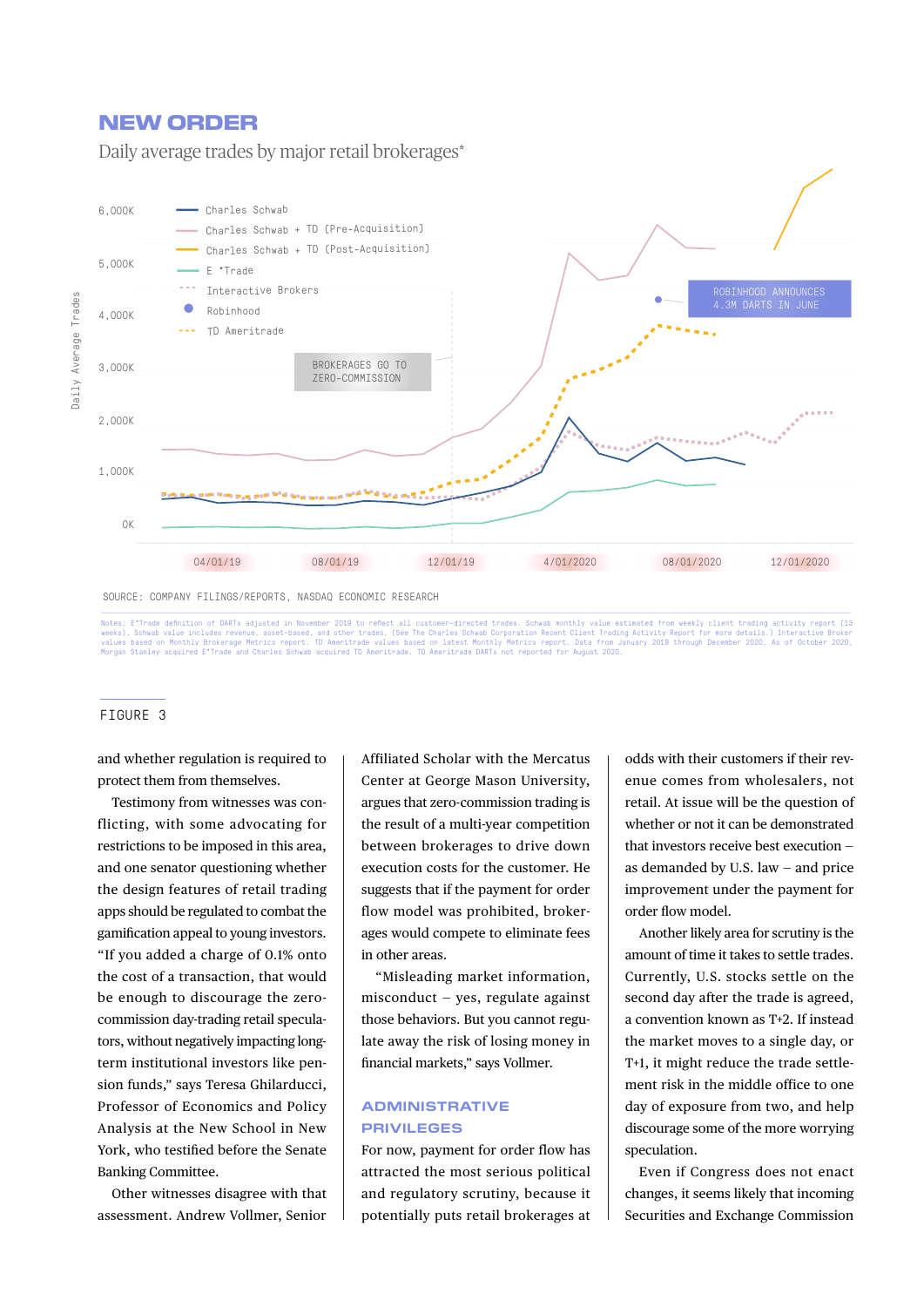# SCORING POINTS

Retail investors are contributing to a higher number of individual trades on U.S. equity exchanges



### FIGURE 4

Chairman Gary Gensler will address the issue. The SEC and the Financial Industry Regulatory Authority have longstanding mandates to protect retail investors.

Asked about the meme stock phenomenon during his Senate confirmation hearing in March, Gensler offered only rhetorical responses. "How do we protect investors using trading applications with behavioral prompts designed to incentivize customers to trade more?" he asked.

How does the meme stock episode end? With new \$1,400 stimulus checks being deposited into the accounts of hundreds of millions of Americans, many analysts expect the trading craze to continue.

The Securities Industry and Financial Markets Association (SIFMA) is on its own fact-finding mission. The

trade body issued a survey of its trading committee members and exchange contacts in mid-April, asking them for their thoughts on the "new normal" for volatility and volumes, as well as "risks to markets." SIFMA said in the note that such responses would be of interest given the "difficulty in quantifying the levels of retail participation."

Although retail volumes have fallen from their recent peak, what's clear is that many of those investors are moving in tandem - and with some analysis guiding them, they can build momentum in the stocks they target. Whether their participation moving forward is frenzied or more muted, their rise has brought a lot of new traders to the marketplace who are now engaged in their finances in ways they never were before.

"When I was a finance professor

during the dot.com bubble, I used to ask my undergrad students how many were trading stocks [online], and they would tell me how much they were making and how easy it all was," says Michael Piwowar, executive director of the Milken Institute Center for Financial Markets and former a SEC Commissioner.

"That was in the days of having to pay \$10 or \$20 to make a trade. If it was easy then, how easy is it now when there are no commissions?" he asks.

*Peter Madigan is editor-at-large for BNY Mellon Markets. Questions or comments? Contact ron.hooey@bnymellon.com or reach out to your usual BNY Mellon relationship manager.*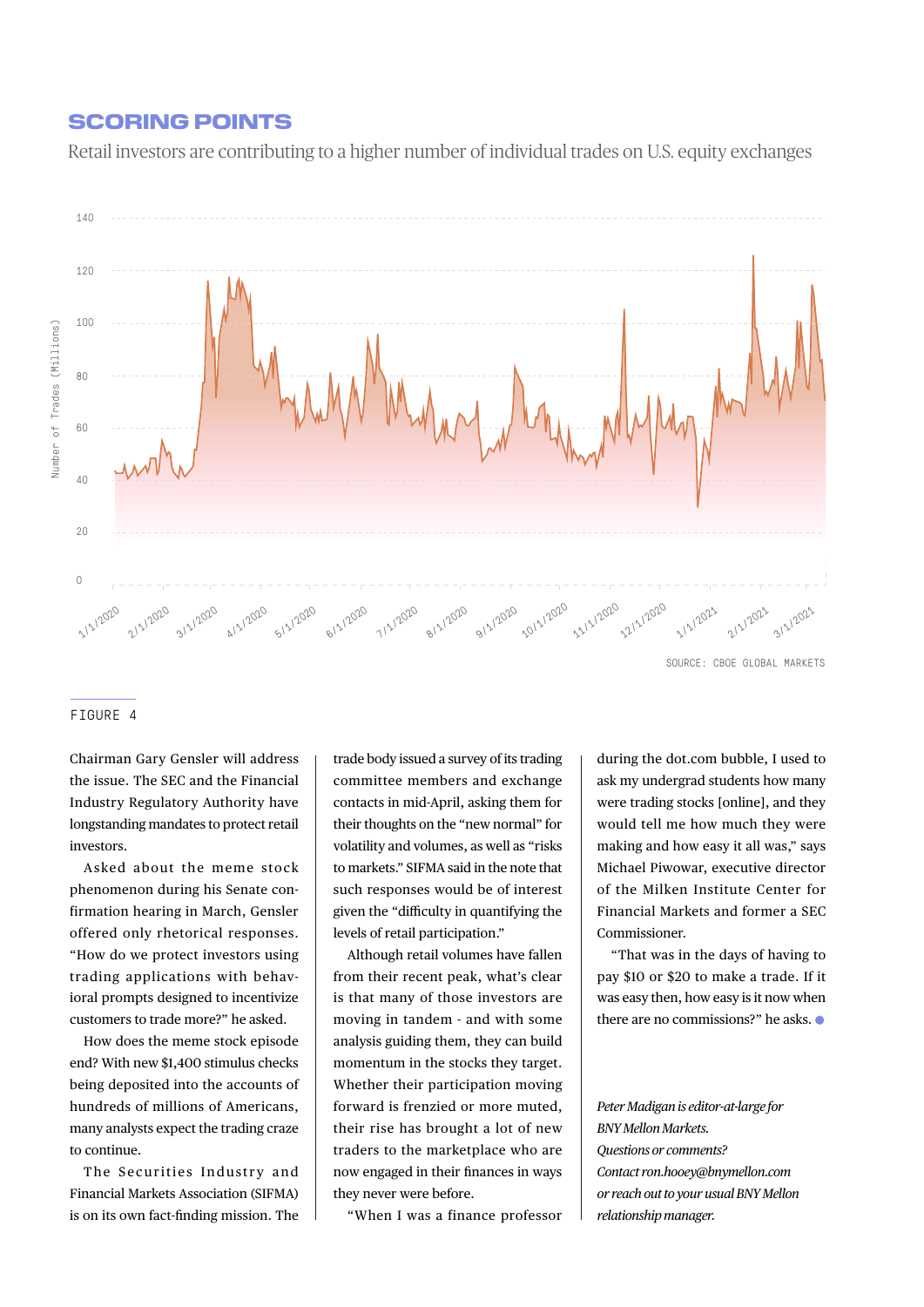# LIAM THE GEN-Z INVESTOR

Liam Magrini, a 21-year-old music production student who lives with his mother in Brooklyn, saw the chatter about shares in GameStop (GME) "going to the moon" on the Reddit WallStreetBets discussion board in early January and — against the advice of friends — invested \$100, when the stock was priced at \$54.

Fellow Gen-Z investors were encouraging people to hold on to their positions, no matter how wild the ride. "GME was about to blow and Robinhood was on the front page of the App Store," he recalls. "Diamond Hands was all you heard, all the time," he adds, referring to a "meme" culture phrase to applaud personal fortitude in holding a stock amidst volatile trading.

Between Jan. 25 and Jan. 27, the peak price of GME, his then-\$922.26 investment had risen to \$5,553.19 (see figure 5). He decided not to borrow money from Robinhood on margin, although it was offered to him, and cashed out on March 10, when the stock was at \$265 and the position was worth \$4,374.54.

He says it gave him a taste for more sophisticated investing. In February, he started investing in a 2x leveraged oil and gas ETF offered by Direxion (GUSH), which delivers twice the daily gains or losses of the S&P Oil and Gas Exploration & Production Select Industry Index. "It just so happens I came in at the right time," says Magrini. "I don't know too much, so I don't want to push my limits."

# **"GME was about to blow…and 'Diamond Hands' was all you heard."**

**LIAM MAGRINI, RETAIL INVESTOR**

# A QUICK WIN

Liam Magrini, a retail investor, got into GME just before the stock price surged to its peak



FIGURE 5

SOURCE: LIAM MAGRINI

**BNY MELLON CAPITAL MARKETS DOES NOT SERVICE RETAIL ACCOUNTS**